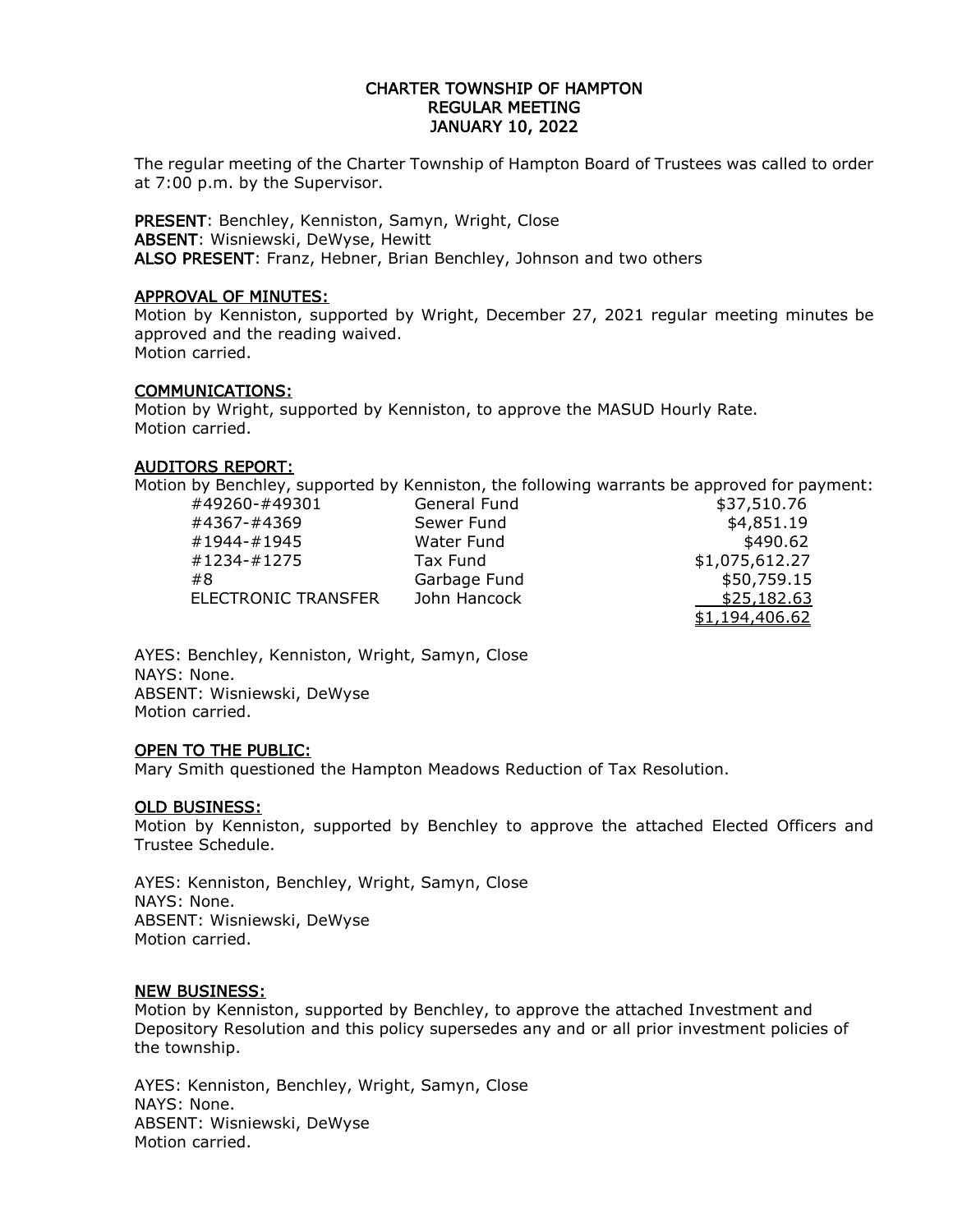#### January 10, 2022 Regular Meeting Page 2

Motion by Kenniston, supported by Benchley, to approve the Hampton Meadows Reduction of Tax Resolution.

AYES: Kenniston, Benchley, Wright, Samyn, Close NAYS: None. ABSENT: Wisniewski, DeWyse Motion carried.

# ATTORNEY REPORT:

Hewitt was not present.

## ENGINEER REPORT:

Bartow was not present.

## STANDING COMMITTEE REPORTS:

None.

#### OFFICER/TRUSTEE/DEPT.HEAD/COMMISSIONER REPORTS:

CLERK-Not present.

TREASURER-Quarterly Investment report was included in the package.

TRUSTEES-Nothing.

SUPERVISOR-The DDA green light pole on the corner of Pine and Center was hit by a car. Previously, the process of replacing these lights was done in coordination with Consumers Energy. That department has been eliminated. An insurance claim has been filed. Our current light fixtures are discontinued. Consumers Energy is assisting in locating a similar fixture.

The 2017 Ford Interceptor patrol car was totaled on New Year's Eve. An insurance claim has been started. We don't know if the driver that hit the car had insurance.

The Water Technical Advisory Committee Meeting had discussions about the national trend of increasing costs of chemicals and short supply. They have sent letters to our State Representative asking them to look into price gouging. It will affect budget and capital purchase projects this year.

## PUBLIC WORKS SUPERINTENDENT-

- Roads plowed 2 times, and plowed and salted intersections 4 times since last meeting.
- Consumers Energy started pulling the wire through the conduit on Nolet Road for the storm pump station.
- $\bullet$  Water meters for 4<sup>th</sup> quarter 2021 were read with the assistance of Jodie.
- We received calls for a plugged water line and plugged sewer line. Both ended up being on the customer side.
- The salt truck needed to have a tire repaired.
- We jetted the drainage tube on Borton Road.

## PUBLIC SAFETY DIRECTOR

- Along with the accident on the Ford Interceptor one of the medical patrol cars was hit by a deer. It is currently at Brunette's auto body for an estimate.
- We received a private donation of \$610 for throw ropes and rings for water rescues.
- 9-1-1 Dispatch was upgraded. It's been a smooth transition.